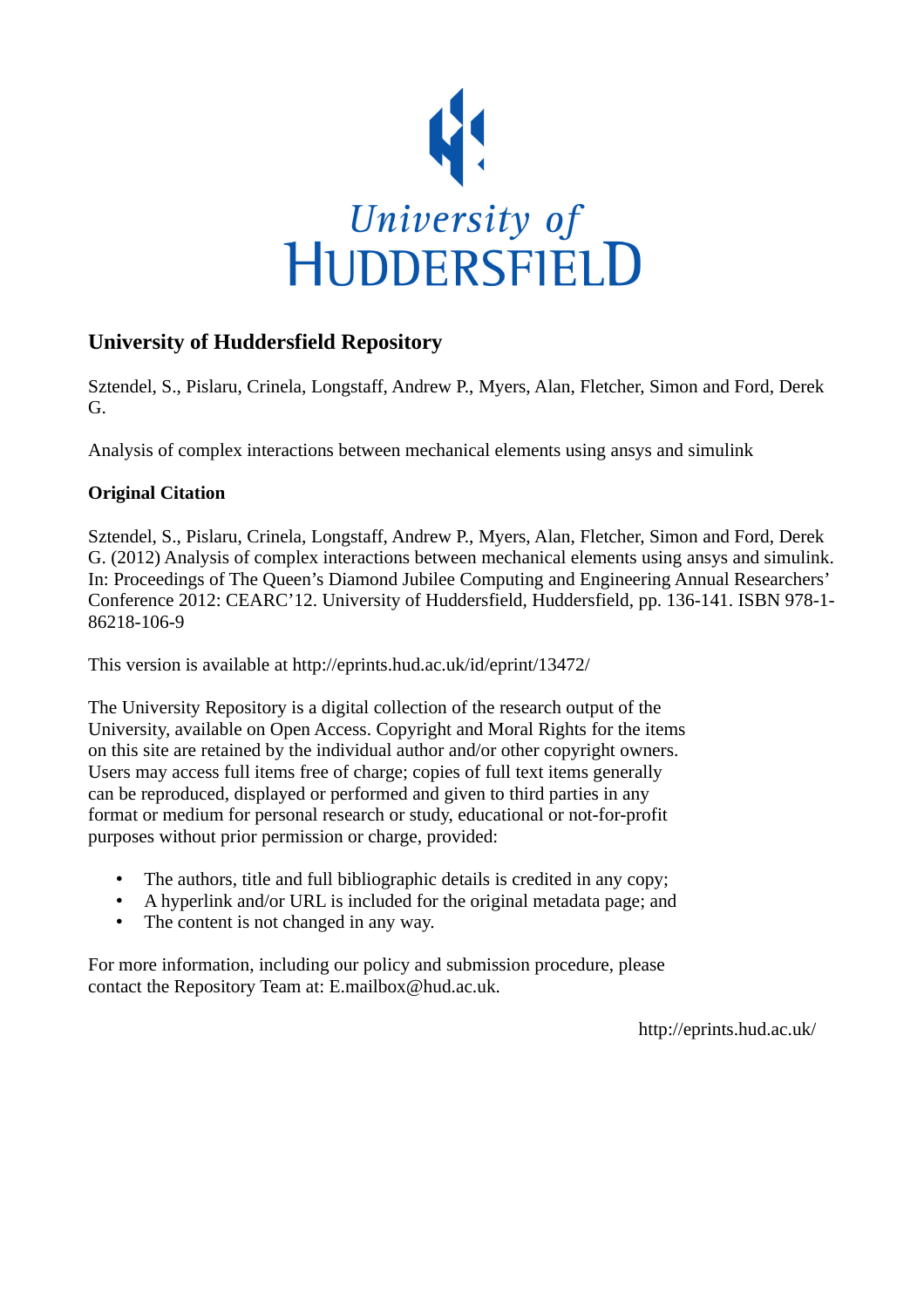# **ANALYSIS OF COMPLEX INTERACTIONS BETWEEN MECHANICAL ELEMENTS USING ANSYS AND SIMULINK**

*S*. Sztendel, C. Pislaru, A. Longstaff, A. Myers, S. Fletcher, D. Ford University of Huddersfield, Queensgate, Huddersfield HD1 3DH, UK

### **ABSTRACT**

*Modelling and computer simulation play an important role in all engineering disciplines. For the coupling of different simulation tools interface are necessary, including both aspects of physics, numerical methods, software engineering, etc. This paper describes the development of the interface between MATLAB (as a topology optimisation tool) and ANSYS (computer aided engineering software used for finite element analysis). The setting of the project application in Workbench (ANSYS toolbox) using APDL programming is described and then the ANSYS results are imported into SIMULINK.* 

**Keywords:** ANSYS, Workbench, Interface, MATLAB, FEA, Integrated modelling

### **1 LITERATURE REVIEW.**

Yoon and Manurung (2011) address the development of an intuitive user interface for controlling a hydraulic backhoe. To build the simulator, they created a 3D model of the backhoe using SolidWorks 2007 SP0. Then 3D model was then imported into SimMechanics along with joint information, and then configured as input–output control blocks. The simulator was built using MATLAB and SIMULINK with SimMechanics and the Virtual Reality Toolbox.

Li and Tan (2007) developed a link between ANSYS and Matlab to transfer the data and the system control between these two software packages. The EM atomic fluxes are calculated in ANSYS and the atomic flux results are sent to Matlab for the computation of the AFD.

Bathelt and Jönsson (2003) presented implementation of a virtual machine is the first one using xPC Target. A common PC is used to run the MathWorks products MATLAB, SIMULINK, Real-Time Workshop, SimMechanics and the Virtual Reality Toolbox. Statespace models generated from FEMLAB can also be used in Simulink.

Dynamic Analysis and Design System (DADS (2011)) is a computer simulation tool that is used to predict the behaviour of single or multibody mechanical systems. DADS can also be interfaced with other software such as OPTIMUS, MATLAB AND Pro/ENGINEER. Virtual.Lab Motion is the next generation of the popular DADS product. The process of connecting SIMULINK with Virtual.Lab Motion is fully automated and designers have a minimum amount of work to do in using the combined solution process.

Structural Dynamics Toolbox (SDT (2011)) enhances MATLAB core capabilities in controls and signal processing through extensions linked to general 3-D finite element modeling, experimental modal analysis, test/analysis correlation. SDT FEMLINK provides interfaces with popular formats like NASTRAN, ANSYS, ABAQUS, SAMCEF, PERMAS.

SIMPACK-Interface to finite element programs (FEMBS(2011) enables the user to incorporate Finite-Element-models into SIMPACK for the representation of flexible bodies in mechanical systems. SIMAT is Linear System Interface which exports linearised *SIMPACK* model (Figure 1). The MBS model is evaluated in SIMPACK, while the controller is simulated within SIMULINK environment.

1D engine & gas dynamics simulation software package from Ricardo Software (Ricardo API(2011)) makes a link between ANSYS FLUENT and WAVE so ANSYS users are able to execute simultaneously with WAVE through the. There are occasions when it is not possible to model the entire flow domain in an engine using 3D CFD due to the excessively large mesh and subsequent runtime. CAE analysis programs with the ability to communicate during the simulation are the most effective tools to design fully integrated systems.

#### **2 DEVELOPMENT OF ANSYS SCRIPT WHICH WILL BE USED IN MATLAB INTERFACE**

To interface ANSYS with Matlab we need a script that controls the running of both programs, plus data transfer between them (APDL (2011)). So either we need to write a script in Matlab, ANSYS or in a standalone DOS script. Matlab probably has advanced programming language and is already running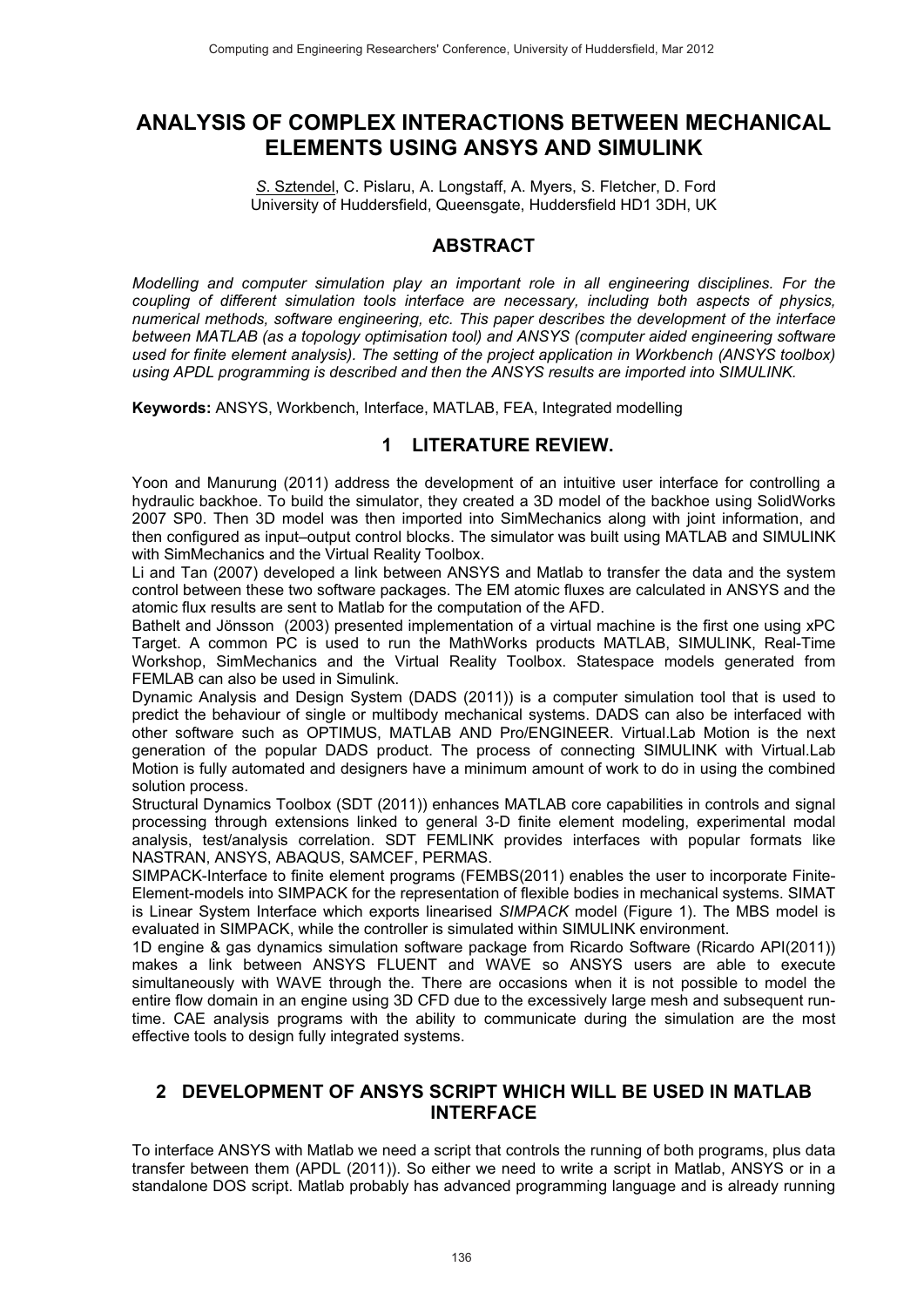some of programs. We suggested writing Matlab m file that for a given input set runs APDL input file for ANSYS to run, and use Matlab to edit the parameters in the file.

In input file (for ANSYS) we include any post processing that is required, and acquired specific results using '\*get' or '\*vget'. Then we write vectors to a text file using '\*vwrite'. These can all be written to the same file, or to separate ones. Now, we can read the text file from your Matlab m file and transfer the parameters to Matlab.

The \*VWRITE (ANSYS(2011) command can be used to output an array column, in addition to scalar parameters. The array position must be indicated when executing the \*VWRITE command. \*VWRITE command cannot be executed inside the GUI, it has to be executed from an input file or macro. The \*VWRITE command prints the data from the starting position on down to the end of the column.

The output that results can be re-directed with the /OUTPUT or with the \*CFOPEN and \*CFCLOS commands. The following two macros can be used to make calling the \*VWRITE command easy. The array must exist, having been created with a \*DIM command.

The macro for a 3-dimensional array could be written so that it tests ARG2, ARG3, and ARG4 to see if they are zero. If they are zero, then they presumably were not entered, and the correct form of a \*VWRITE command could be used to print a scalar, 1-D array, 2-D array, or 3-D array, as appropriate. Its use would be very error prone without error checking code. A scalar need not have its name enclosed in single quotes in calling this macro, but an array would have to be enclosed in single quotes as in the above example.

```
! Macro to write a scalar or an array column, as appropriate.
! Indicate the starting position for *VWRITE if an array is used.
                                                       *****************
! Enclose an array parameter name in single quotes.
! Examples, if this macro is called WRITER.MAC:
     writer.aaa
                            ! if aaa is a scalar
                            ! if bbb is a 3-D array parameter
    writer, 'bbb', 1, 3, 2\mathbf{I}! Note the /NOPR and /GOPR commands. They will overwrite user settings.
                                    ! reduce the amount printed to /OUTPUT
/nopr
*if, arg2, ne, 0, then! if nonzero an array is used
   *if, arg3, eq, 0, then
                                   ! if not a 2-D array
      arg3=1*endif
   *if, arg4, eq, 0, then! if not a 3-D array
      arg4=1*endif
   *vwrite, arg1 (arg2, arg3, arg4)
   (E16.8)*else
                                    ! if a scalar
   *vwrite, arg1
   (E16.8)*endif
                                    ! switch on /OUTPUT
/gopr
```
The exclamation point character '(!)' sometimes called bang, is a *shell escape* and indicates that the rest of the input line is a command to the operating system. Use it to invoke utilities or call other executable programs without quitting MATLAB.

#### **3 RUNNING EXTERNAL PROGRAMS FROM MATLAB**

After the external program completes or we quit the program, the operating system returns control to MATLAB. We can add '&' to the end of the line, such as '!dir &' on Windows platforms to display the output in a separate window or to run the application in background mode. For example 'excel.exe &' opens Microsoft Excel software and returns control to the Command Window so you can continue running MATLAB language statements.

We can run created files that contain code in the MATLAB language. For a MATLAB script, we use the run function and specify the full pathname to a script.

It is necessary to ensure that the file is in the current folder or on the search path; otherwise, MATLAB returns an undefined function or variable error or a file not found error. The first thing is to make the text file using ANSYS. We can save this data in the file called /blog/vectordata.txt.

To tell MATLAB what is the name of the file to use we need to type: 'filen='W:/blog/vectordata.txt'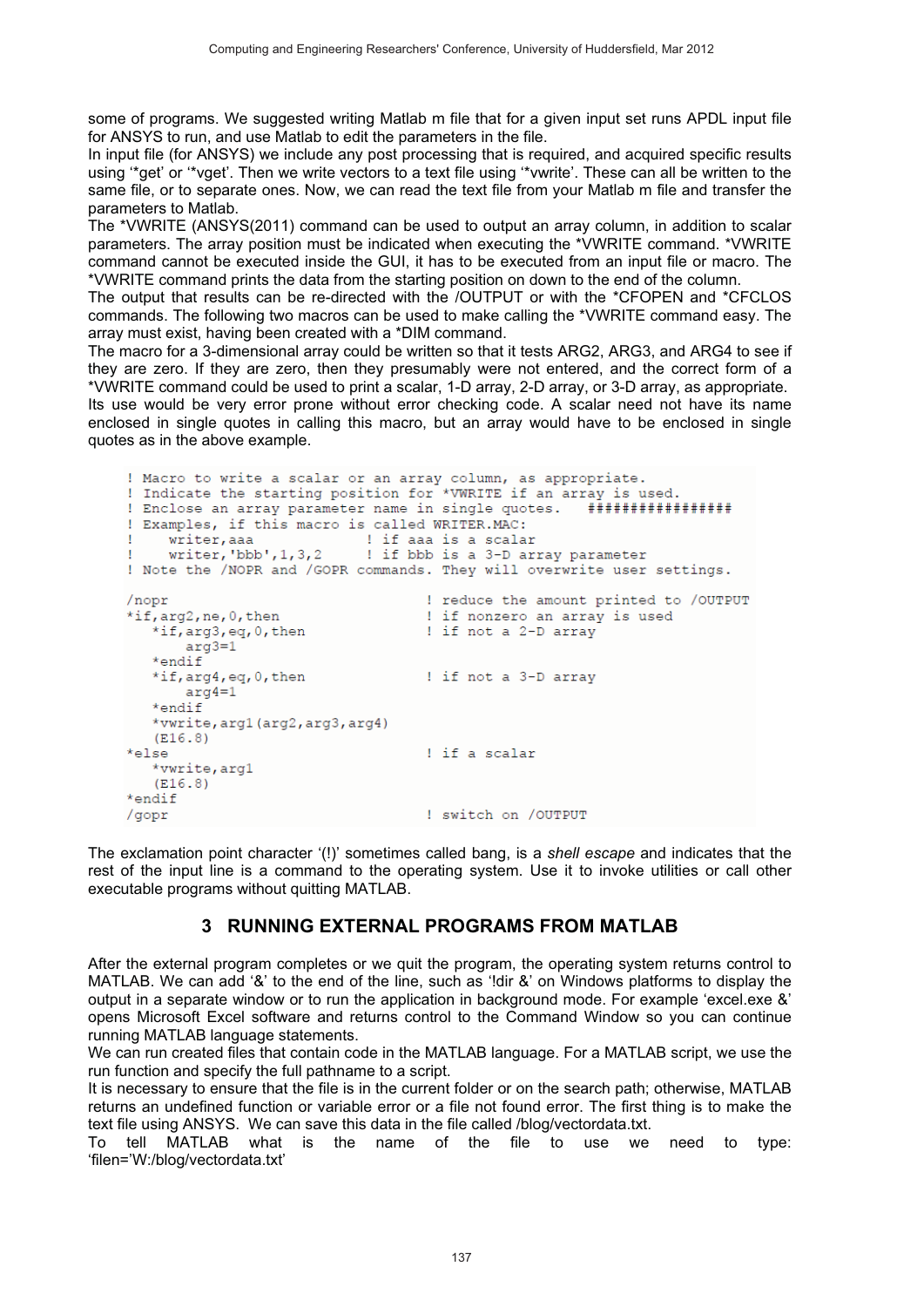Now the file needs to be opened by using the 'fopen' command. This also assigns an integer to the file called the 'filehandler'. This integer is automatically assigned by MATLAB and is a unique integer for any open file. The 'r' stands for the file being opened for reading. The other choices are 'w' for writing and 'a' for appending : 'fh=fopen(filen,'r')'

Now we need to get the data from the file which is identified through the file identifier variable. The 'fgets' command does this and every time 'fgets' is used, it reads the next line :'A\_vector=fgets(fh)'

However, this reads the whole line of data as a single string so we need to get it as a vector A with the few entries. We do this by using the sscanf command that parses the string variable into the format used by 'sscanf'. The format used here is '%f' which is a floating point format. The other formats for reading numbers include %e for scientific format and '%d' for integers. 'A=sscanf(A\_vector,'%f')'

The data and system control exchange method can be applied to any simulation involved finite element analysis using ANSYS to enhance the data processing capability.

#### **The MATLAB load Command**

There is more than one way to read data into MATLAB from a file. The simplest, though least flexible, procedure is to use the load command to read the entire contents of the file in a single step. The load command requires that the data in the file be organized into a rectangular array. One useful form of the load command is 'load name.ext' where `name.ext' is the name of the file containing the data. The result of this operation is that the data in `name.ext' is stored in the MATLAB matrix variable called 'name'. The `ext' string is any three character extension, typically `dat'. Any extension except `mat' indicates to MATLAB that the data is stored as plain ASCII text. A `mat' extension is reserved for MATI AR matrix files

#### **4 INTERFACING MATLAB AND ANSYS**

The plan was to use finite element to produce differential equations representing a nodal structure. Then the computational and simulation environment converted them to a modal version and then to a reduced order space-state model, easy to be analyzed with the traditional control system theory and tools.

For initial Set up we start ANSYS to Set Working Directory, Preferences and Specify Initial job name. We next select the appropriate element type(s) for our problem and specify Material Properties. We make the model into finite elements to get the corresponding volume meshes (Figure 2).

All data required for the analysis should be specified in Specify Boundary Conditions & Loadingmaster degrees of freedom in a reduced analysis, appropriate convergence criteria for nonlinear analyses, frequency range for harmonic response analysis, and so on. Before we start the solve solution, we check our model for errors. The ANSYS is very fault prone, because of substantial actions in the graphical environment.

The SOLUTION processor is used to define the analysis type and analysis options, apply loads, specify load step options, and initiate the finite element solution. Post Processing plots the deformed and un-deformed shapes in the Graphics window (Figure 3). The structural responses, such as strains and stresses are calculate and saved in arrays (Figure 4) using the ANSYS command ''\*VWRITE'', the value of the respective deformation is written into a file in a formatted sequence. ''\*VWRITE'' command have to be contained in an externally prepared file and read into ANSYS. We have made a 'namedSelection' for the position where the displacement output of the model is required. From the Named selection the ANSYS command script have saved a file, txt.

Parametric Design Language ADPL from ANSYS is a very powerful tool, and allows making a script to manage variety of sensitivity studies in a short time. Only the essential parameters and inputs are required from the ANSYS Workbench (Figure 5). After the data is extracted from ANSYS and stored in a text file, the string/SYS, 'C:MATLAB.exe/r filename.m' is executed. By executing the string, the system control will be passed to Matlab environment without quitting ANSYS and the 'filename.m' is the Matlab m file used to extract the ANSYS data from the txt file. In the m file, the Matlab command ''load'' and a few nested ''for'' loops are used to read and sort the ANSYS data into Matlab from the txt file to calculate the flux divergence in a 3-D matrix.

To quit Matlab, the command ''exit'' is executed, and the system control will then return to ANSYS and continue with the ANSYS commands before the control was passed to Matlab. To show that the scripts are working a final SIMULINK block with imported data is presented here**-** (see Figure 6).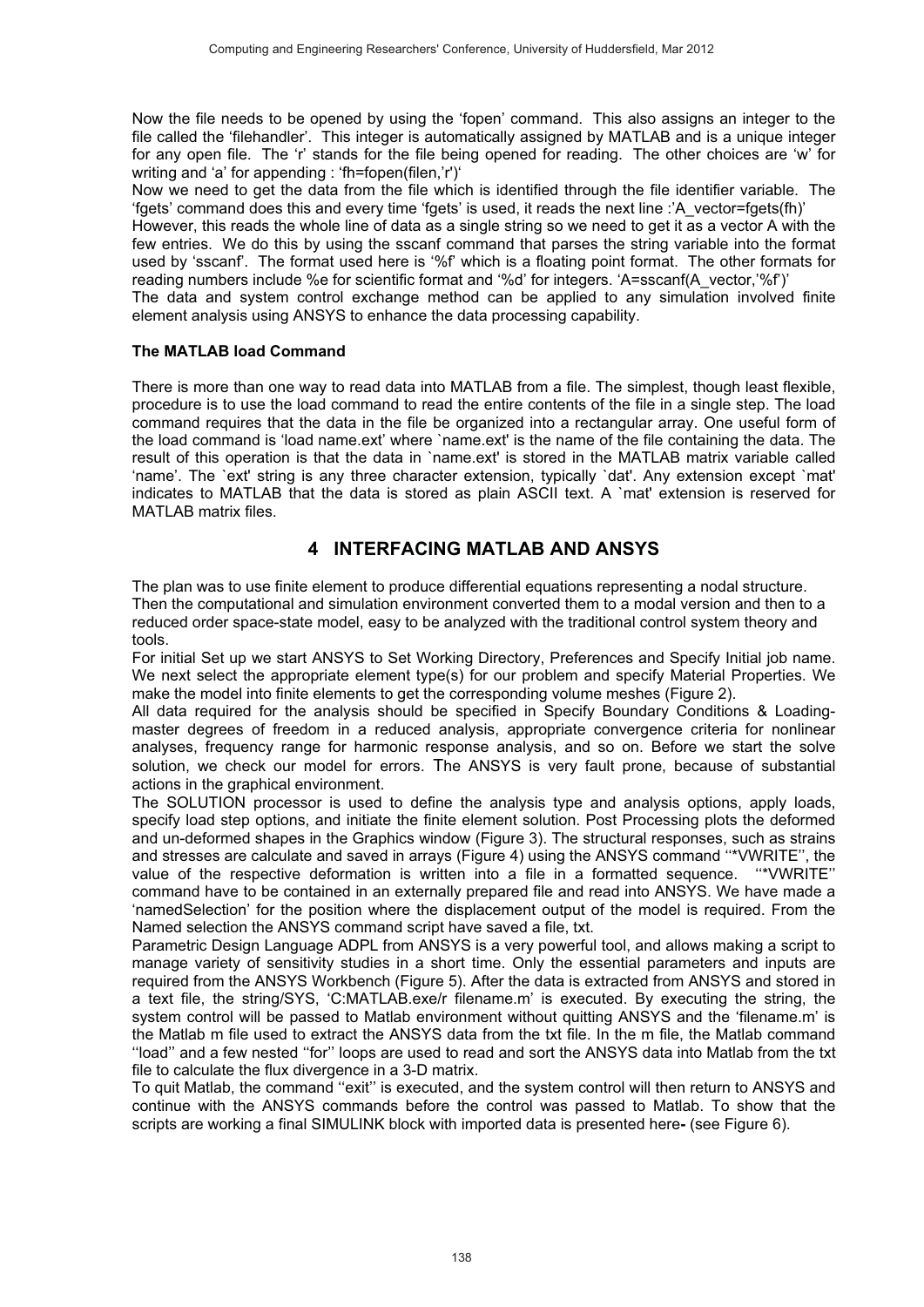# **5 CONCLUSIONS**

Whilst perfectly suited to model the elasticity ANSYS-FEA-Software is too limited to realize a full simulation of mechanism together by the process. Matlab, however, offers great freedom to develop own algorithms and routines while still providing a lot of well tested functions out of the box and is thus a good choice for simulation.

The simulation is launched in MATLAB then moving parameters and the input file to ANSYS. A detailed finite element model of the mechanism has been constructed using the FE package. In ANSYS we have set the project in the workbench with essential command lists. Setting data in ANSYS and Inputting data to Matlab has been performed automatically according to a pre-coded command flow without outside intervention. The data and system control exchange method can be applied to any simulation involving finite element analysis using ANSYS to enhance the data processing capability.

### **REFERENCES:**

YOON J., MANURUNG A. (2010) *Development of an intuitive user interface for a hydraulic backhoe*  Automation in Construction, In Press, Corrected Proof, pp. 779–790

LI EI, TAN M (2007), *Enhanced finite element modelling of Cu electro-migration using ANSYS and Matlab,* Microelectronics Reliability, Vol. 47, Issues 9-11, Pages 1497-1501

BATHELT J. AND JÖNSSON A. (2003) How to Implement the Virtual Machine Concept Using xPC<br>Target Machine MATLAB Conference Kopenhagen. Denmark Kopenhagen, LMS (2011) – FEA simulation software [online] http://www.lmsintl.com/ [accessed] 20 Nov 2011

SDT (2011) - Structural Dynamics Toolbox, [online] http://www.sdtools.com/ [accessed] 12 Dec 2011

SIMPACK (2012) - Multi-body Simulation Software [online] http://www.simpack.com [accessed] 15 Jan 2012

Ricardo (2011) – Engine simulation software [online] http://www.ricardo.com/ [accessed] 18 Dec 2011<br>Ansys (2012) – APDL Programmer's Guide [online Ansys (2012) - APDL Programmer's Guide [online]<br>http://www1.ansys.com/customer/content/documentation/100/ansys/gapdl100.pdf [accessed] 16 Jan http://www1.ansys.com/customer/content/documentation/100/ansys/gapdl100.pdf [accessed] 2012<br>ANSYS

(2011) - Finite Element Analysis and Optimization Introduction [online] http://ansys.net/?mycat=tnt\_vwrite1 [accessed] 10 Nov 2011



Figure 1 Co-Simulation Interface to MATLAB / SIMULINK models using SIMPACK (FEMBS, 2011)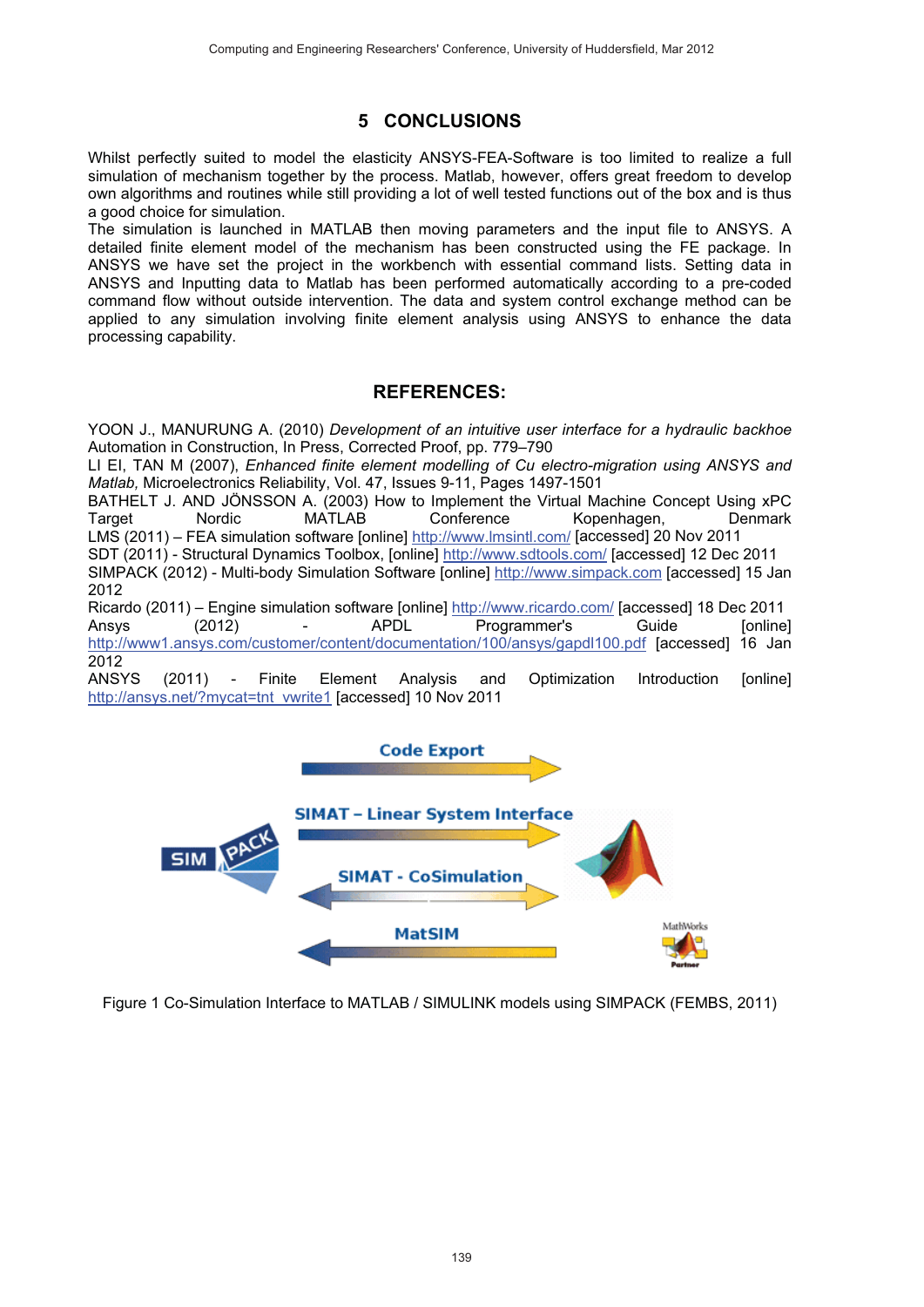

Figure 2 Modelled finite elements with corresponding volume meshes.



Figure 3 Post Processing plots - the deformed and un-deformed shapes